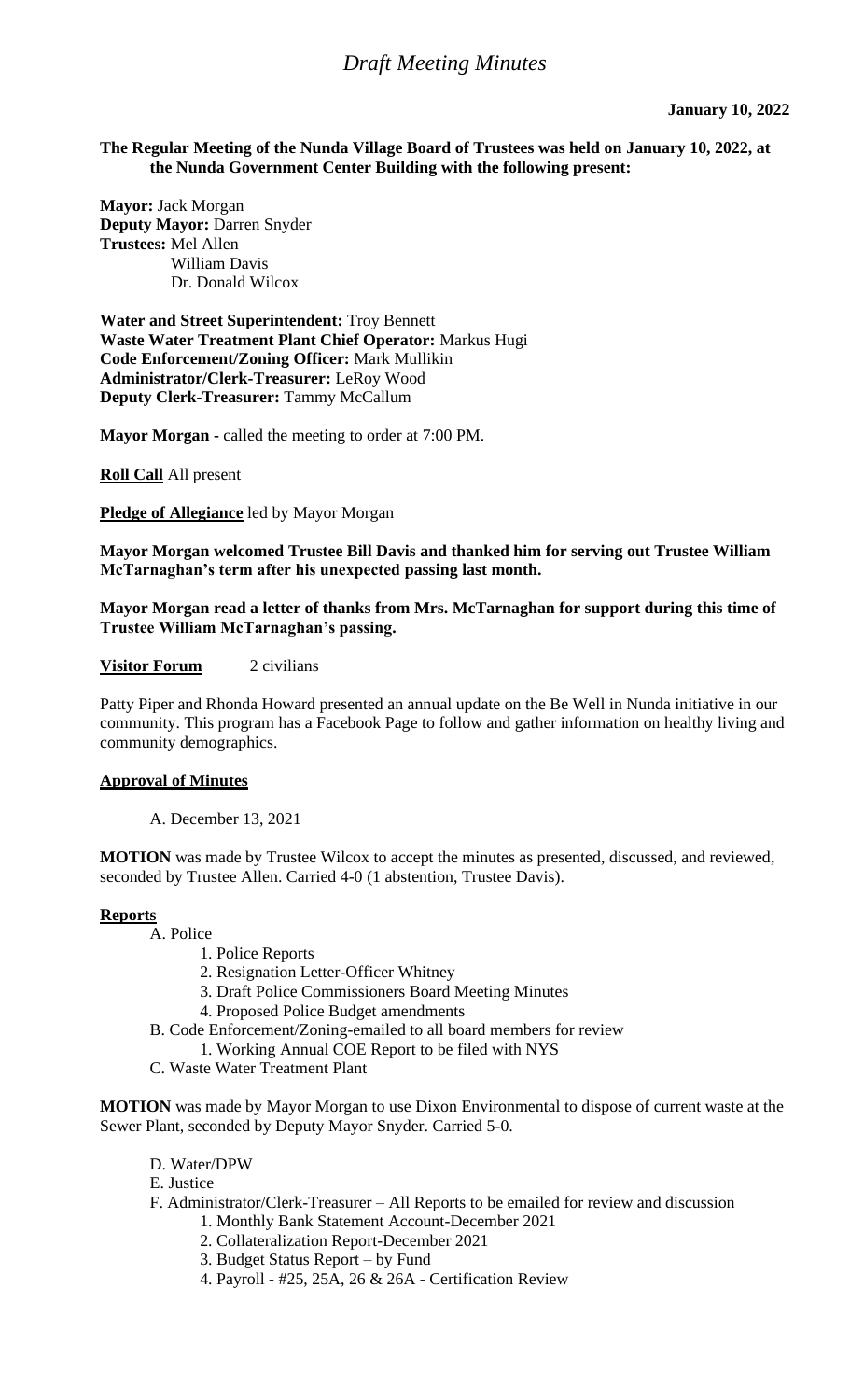5. Monthly Report G. ZBA/Planning Board H. Youth Recreation

**MOTION** was made by Deputy Mayor Snyder to accept the departmental reports as presented, seconded by Trustee Allen. Carried 5-0.

# **Approval of Invoices**

A. Abstract No. 009

The Nunda Village Board of Trustees has reviewed and approve invoices for payment on Abstract no. 009 as follows:

|              |              | $-$ \$33,878.17     |
|--------------|--------------|---------------------|
| $\mathrm{J}$ | - \$         | .00.                |
|              |              | .00                 |
| (H)          |              | $-$ \$ 1,933.87     |
| (G)          |              | $-$ \$ 5,256.24     |
| (F)          |              | $-$ \$15,442.24     |
| (A)          |              | $-$ \$11,245.82     |
|              | <b>TOTAL</b> | LAND GRANT (HA) -\$ |

The **motion** was made by Trustee Wilcox, seconded by Trustee Allen. Carried 5-0.

#### **New Business**

A. Connor Mann resignation

B. Budget Call Letter

# **SUBJ: 2022-2023 BUDGET CALL**

This year's budget call will begin with the continued discussion on many grants being worked on at this moment by several village officials that will continue to affect our budgeting practices in the General, Water, and Sewer Funds. As we move into the next Fiscal Year, we need to be mindful of the Capital Improvement Project coming to a close at the Sewer Plant and initiating a debt schedule to repay the debt over a 40-year period for the users of this municipal service. Public safety is a critical component of our budgeting process and should be deliberated as to developing a plan of action to addressed sidewalk replacement, municipal parking enhancements and village mall area upgrades. Dialogue continues on healthcare costs and industry standards as these matters will need to be reviewed. Any/all final decision making on budgetary matters will be made on an executive level.

Pursuant to New York State Village Law §5-502, on or before the eighth day of February in each year, or such other date as may be applicable pursuant to section 5-510 of Village Law, the budget officer shall give written notification to the head of each administrative unit that he shall submit estimates, schedules, and statements as hereinafter provided. The municipalities Standard Operating Procedures for the Annual Operating Budget Cycle will be provided in February 2021 to act as a guidance defining the purpose of the procedures, scope, responsibilities, and calendar of events. A Detailed Report of Revenues and a Detailed Report of Expenditures will also be provided to each administrative unit head along with a printout of each *funds* accounting codes to assist each administrative head with the creation of their tentative budgets.

On or before March 1st of each year, the head of each administrative unit **must submit** an estimate of revenues and expenditures of the administrative unit for the ensuing fiscal year to the Clerk-Treasurer. This estimate should show all sources of all revenue, itemize the character and object of each expenditure, as defined in Village Law §5-500(7), and contain such additional information as the Clerk-Treasurer may prescribe. A review of our current five-year capital equipment plan must take place to better manage our budgetary requirements and necessary equipment needs. Should there be any questions with the process, procedures or due dates, please do not hesitate to contact the Clerk-Treasurer.

C. Budget Modifications

|  | From Contingency  | A <sub>1990.4</sub> | \$726.00 |          |
|--|-------------------|---------------------|----------|----------|
|  | Mayor/Contractual | A <sub>1110.4</sub> |          | \$726.00 |
|  |                   |                     |          |          |